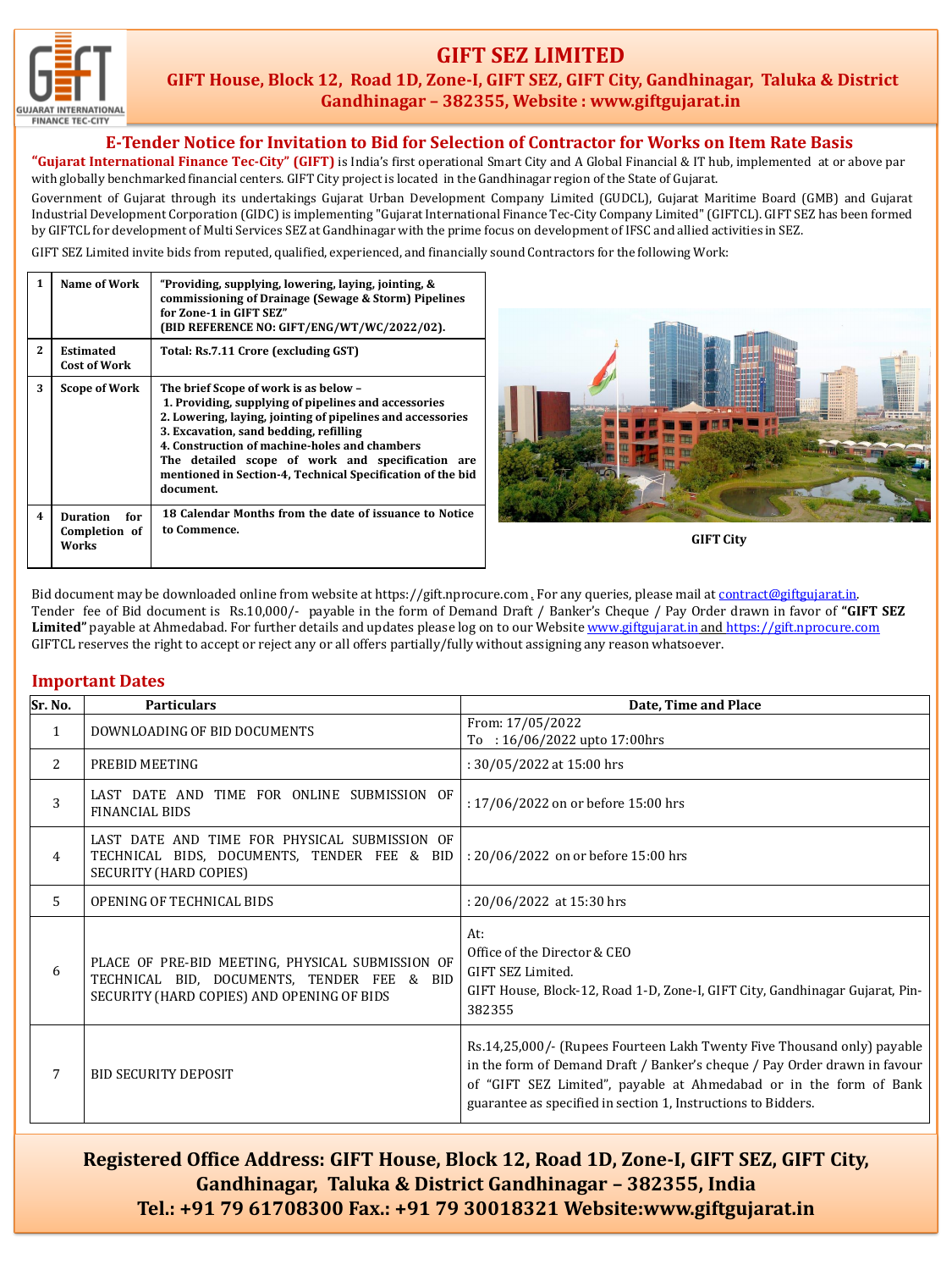## **GIFT SEZ LIMITED**



**GIFT House, Block 12, Road 1D, Zone-I, GIFT SEZ, GIFT City, Gandhinagar, Taluka & District Gandhinagar – 382355, Website : www.giftgujarat.in**

## • **Eligibility For Submission Of Bids**

- 1. The Bidder may be a company, partnership firm, limited liability partnership (LLP) validly incorporated and/or registered under the laws of India and is competent to Contract.
- 2. The Bidder would have to submit their PF and GST registration certificate along with Technical bid, in absence of which their bid will be treated nonresponsive.
- 3. Bidders shall provide evidence of their eligibility to the satisfaction of the Employer.
- 4. The bidder shall not be allowed to form the consortium nor to appoint any sub-Contractor.

# • **Minimum Qualification of the Bidder**

- 1. The Bidder must be a well-established Engineering Contractor having experience in similar scope of works. The bidder should possess and be able to deploy all the machinery/ equipment necessary for the timely completion of the Works and shall augment the same if considered necessary by the Engineer to achieve the targeted progress of the works at no additional cost to the Employer.
- 2. To get qualified for being considered for award of the Contract, bidders shall provide evidence, satisfactory to the Employer, of their capability and adequacy of resources to carry out and execute the Contract effectively. All bidders shall include the following information and documents with their bids:
- (a) Bidders should meet the following minimum qualification cum eligibility criteria on a pass or fail basis:

### **I. Financial Eligibility Criteria**

Bidder should have

- i. Achieved in 3 (three) financial years out of 5 (five) consecutive financial years (ending on 31st March 2021), average annual financial turnover of (of all classes of supply & Civil Engineering works only) not less than **Rs.14.25 Cr.**
- ii. liquid assets and/ or credit facilities of not less than **Rs.1.42 Cr.** (credit lines/ letter of credit support from bank to be enclosed)
- iii. The profit before tax for any 3 years out of last 5 consecutive financial year should be positive
- iv. Net worth (NW) for each of the 3 (three) consecutive financial years ending on 31st March 2021 should be more than **Rs.71.17 Lakhs**. Net worth (NW) = Share Capital + Reserves and Surplus – Miscellaneous Expenditure – Revaluation Reserves, if any.
- v. Minimum Bid Capacity of **Rs.7.11 Cr.**

### **II. Technical Eligibility Criteria (Bidder shall submit the following technical information documents along with technical Bid)**

The bidder in the preceding seven years (up to the date of Bid Notification) should have successfully executed and completed providing and laying of Drainage (Sewage/Storm Water) pipeline works of minimum 14 kms length in maximum three projects, out of which one project should be of minimum 5.25 Km length.

**Registered Office Address: GIFT House, Block 12, Road 1D, Zone-I, GIFT SEZ, GIFT City, Gandhinagar, Taluka & District Gandhinagar – 382355, India Tel.: +91 79 61708300 Fax.: +91 79 30018321 Website:www.giftgujarat.in**